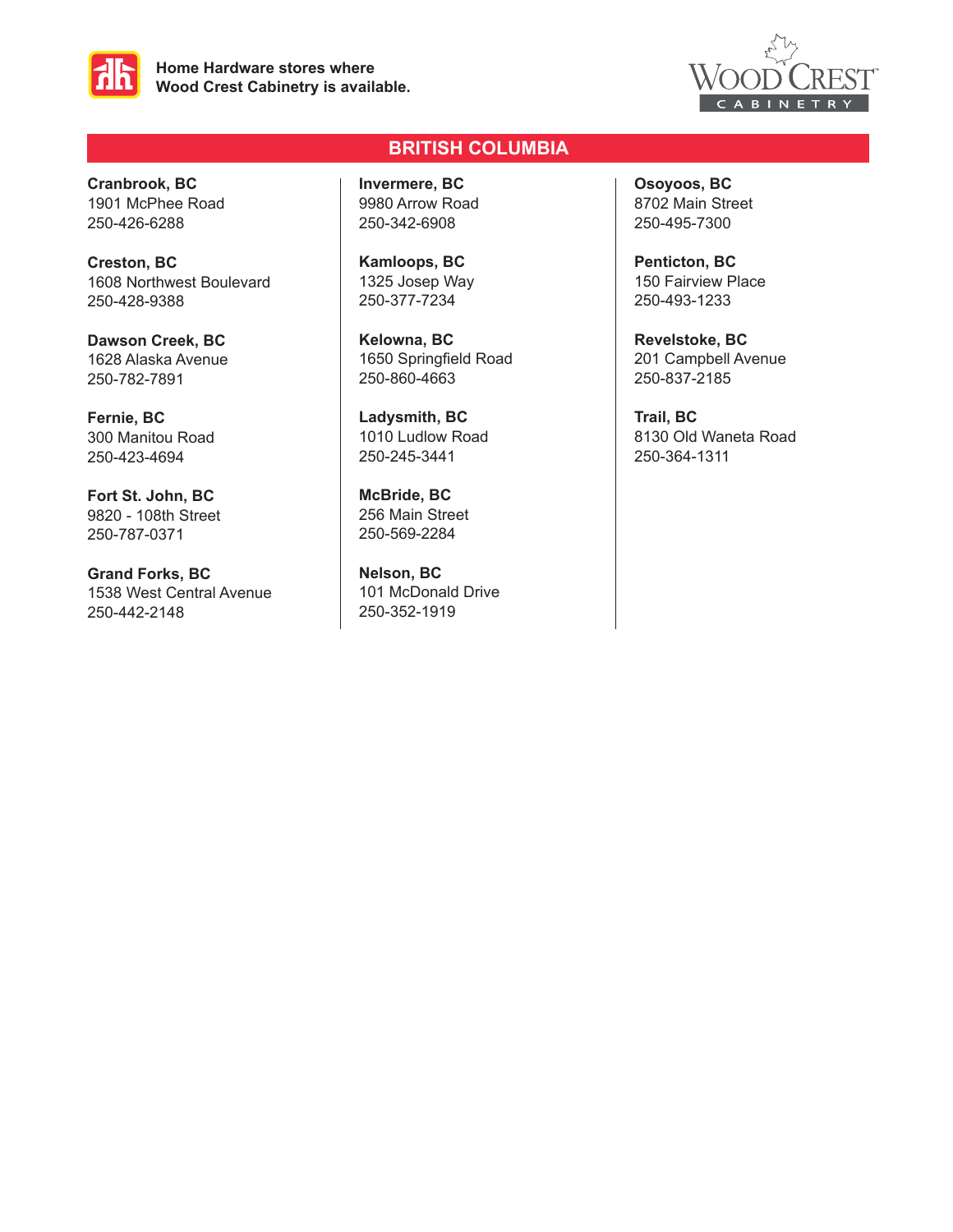



**Airdrie, AB** 35 Market Boulevard 403-948-5535

**Athabasca, AB** 5102-43 Avenue 780-675-2355

**Barrhead, AB** 6101 - 48th Street 780-674-4710

**Beaverlodge, AB** 301 7th Street West 780-354-2233

**Camrose, AB** 6809 - 48 Avenue 780-672-8818

**Canmore, AB** 900 Railway Avenue, Unit 5 403-678-5144

**Cardston, AB** 336 Main Street 403-653-3062

**Castor, AB** 4801 50 Avenue 403-882-3144

**Coaldale, AB** 2805 21 Avenue 403-345-5695

**Cold Lake, AB** 5101 - 40th Avenue 780-594-7141

**Drayton Valley, AB** 4221 50th Street 780-542-4044

**Edson, AB** 4840 - 2nd Avenue 780-723-3980

## **ALBERTA**

**Fairview, AB** 9512 - 113 Street 780-835-5411

**Fort McMurray, AB** 7925 Franklin Avenue 780-743-2271

**Grande Cache, AB** 300 Shoppres Park Mall 780-827-5255

**Grande Prairie, AB** 10921 - 100 Street 780-532-2092

**High Prairie, AB** 4024 - 53rd Avenue 780-523-3995

**Hinton, AB** 582 Carmichael Lane 780-865-3371

**Lac La Biche, AB** 9112 Beaver Hill Road 780-623-4663

**Lloydminster, AB** 2802-50 Avenue 780-875-7762

**Manning, AB** 507 - 1st Street 780-836-3345

**McLennan, AB** 200 Centre Street 780-324-2164

**Morinville, AB** 9910 - 100 Street 780-939-2101

**Olds, AB** 6307 - 46th Street 403-556-2550

**Peace River, AB** 7310 - 97 Avenue 780-624-1090

**Ponoka, AB** 6503 44 Ave. 403-783-4464

**Saint Paul, AB** 4001 - 50 Avenue 780-645-3173

**Slave Lake, AB** North, AB-88 780-849-3141

**Stettler, AB** 5002 - 51st Avenue 403-742-3385

**Sundre, AB** Highway #584 West 403-638-3508

**Three Hills, AB** 110 - 17th Avenue NE 403-443-5060

**Wetaskiwin, AB** 4010 - 48 Street 780-352-6053

**Whitecourt, AB** 5020 - 49 Avenue 780-778-4404

**Woodlands Grand Prairie, AB** 11105 100 Avenue 780-538-1340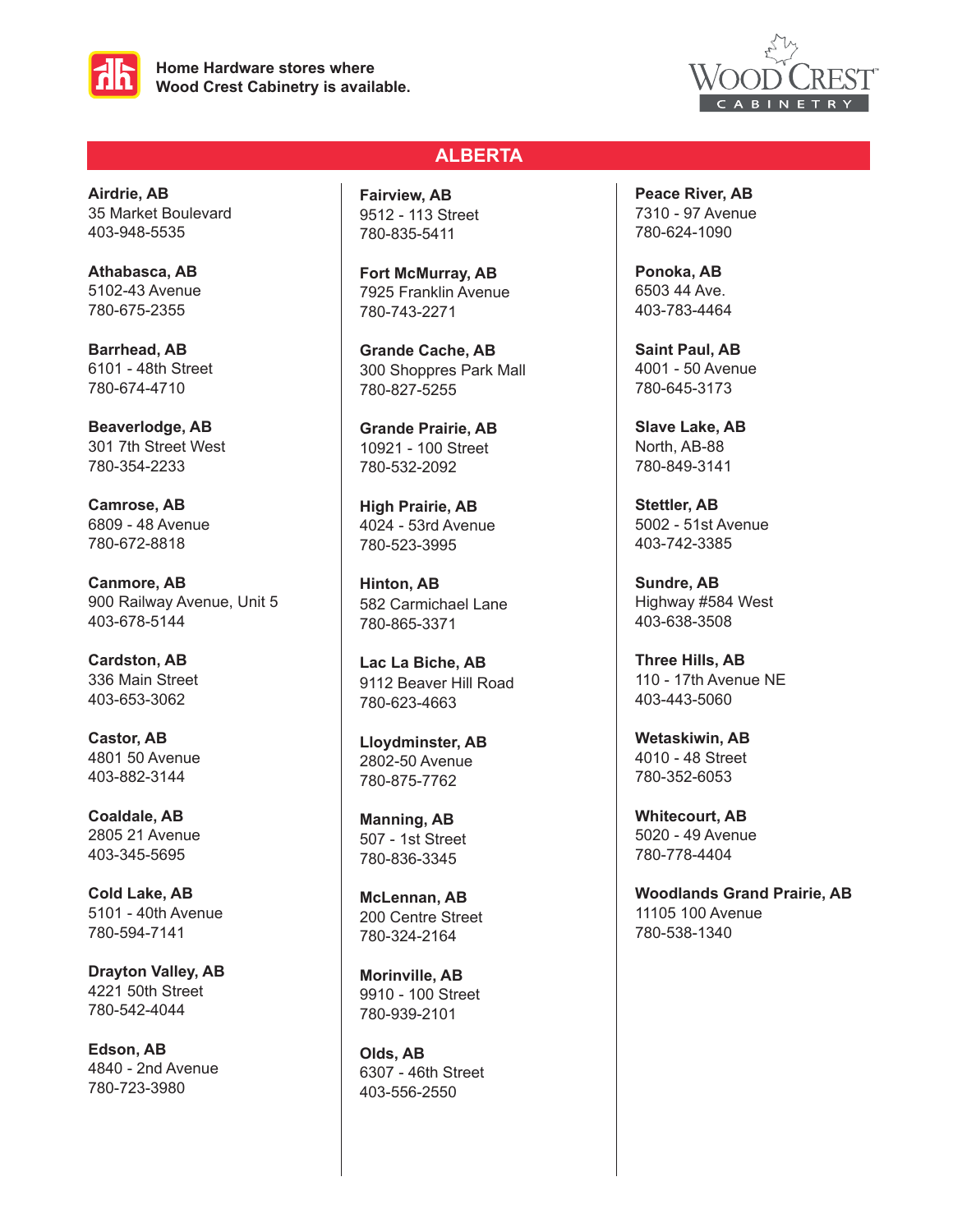



**Emerald Park, SK** 6 South Plains Road West 306-347-0055

**Gravelbourg, SK** 105 - 6th Avenue West 306-648-3303

**Hudson Bay, SK** 302 Churchill 306-865-2951

**Kipling, SK** 520 Main Street 306-736-2545

## **SASKATCHEWAN**

**Lucky Lake, SK** Hwy 45 and 4th Ave. North 306-858-2233

**Melfort, SK** 312 Main Street 360-752-3355

**Melville, SK** 421 Main Street 306-728-5406

**Swift Current, SK** 163 - 1st Avenue NW 306-773-1515

**Weyburn, SK** 38 - 5th Street N.E. 306-842-4659

**Wolseley, SK** 118 Sherbrooke Street 306-698-2266

**Wynyard, SK** 111 Avenue B West 306-554-2233

**Yorkton, SK** 145 Broadway Street E 306-783-3608

## **Arborg, MB** 451 Main Street 204-376-3090

**Laurier, MB** 129 Burrows Road 204-447-2016

**Morris, MB** 130 Charles Street W. 204-746-2431

**Neepawa, MB** 268 Hamilton Street 204-476-2333

**MANITOBA**

**ONTARIO**

**Rivers, MB** 562-2nd Avenue 204-328-7570

**Selkirk, MB** 917 Manitoba Avenue 204-785-2773

**The Pas, MB** 139 Edwards Avenue 204-623-5471

**Thompson, MB** 8 Station Road 204-677-2770

**Alliston, ON** 4840 Concession Road 7 705-435-5511

**Apsley, ON** 18 Tucker Street 705-656-4295

**Aurora, ON** 289 Wellington Street East 905-727-4751

**Barrys Bay, ON** 306 John Street 613-756-2794

**Blind River, ON** 325 Leacock Street 705-356-1671

**Brantford, ON** 10 King George Road 519-751-3333

**Brockville, ON** 584 Stewart Boulevard 613-342-4421

**Brussels, ON** 226 Turnberry Street North 519-887-6277

**Burk's Falls, ON** 1358 Katrine Road 705-382-3027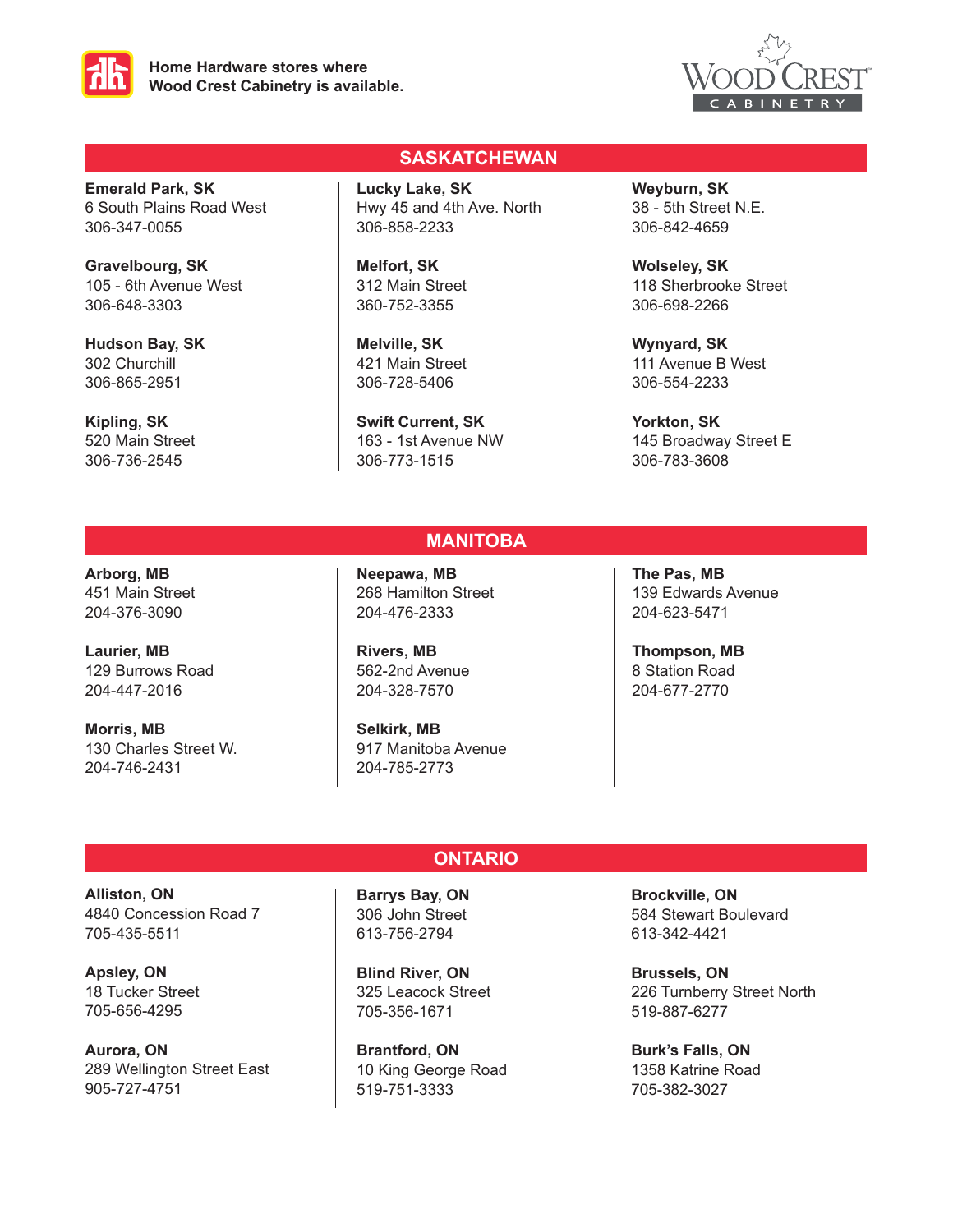



**Burlington, ON** 5111 New Street 905-631-6064

**Cambridge, ON** 200 Franklin Boulevard 519-623-2361

**Campbellford, ON** 545 Grand Road 705-653-3330

**Cardinal, ON** 623 Village Square 613-657-4580

**Carp, ON** 545 Donald B. Munro Drive 613-839-3467

**Chapleau, ON** 7 Birch Street West 705-864-1030

**Chatham, ON** 124 Keil Drive South 519-354-0700

**Chelmsford, ON** 3299 Errington Ave. 705-855-4573

**Coboconk, ON** 6663 ON-35 705-454-3342

**Cobourg, ON** 650 Division Street 905-372-3381

**Collingwood, ON** 104 High Street 705-445-2671

**Cornwall, ON** 1300 Vincent Massey Drive 613-932-3225

**Deep River, ON** 33327 Hwy. #17 West 613-584-3375

# **ONTARIO**

**Dryden, ON** 509 Government Road 807-223-3381

**Echo Bay, ON** 3478 Highway #17B 705-248-2931

**Elmvale, ON** 121 Highway #27 705-322-2800

**Emo, ON** 82 Front Street 807-482-2754

**Essex, ON** 47 Wilson Avenue 519-776-4646

**Gananoque, ON** 875 Stone Street North 613-382-3386

**Georgetown, ON** 333 Guelph Street 905-873-8007

**Gorrie, ON** 44195 Harriston Road 519-335-3551

**Grand Bend, ON** 70948 Blue Water Highway 519-238-8282

**Gravenhurst, ON** 1111 Muskoka Road 705-687-2289

**Huntsville, ON** 35 Crescent Road 705-789-4111

**Ingleside, ON** 9 Thorold Lane 613-537-2233

**Iroquois Falls, ON** 745 Ambridge Drive 705-232-4029

**Kenora, ON** 1105 Highway #17 East 807-468-8975

**Kincardine, ON** 1770 Hwy 21 519-396-2032

**Leamington, ON** 241 Oak Street East 519-326-4474

**Listowel, ON** 140 Main Street East 519-291-2610

**London, ON** 1780 Dundas Street East 519-455-0660

**Lucan, ON** 6255 William Street 519-227-4416

**Manitouwadge, ON** 2 Station Road 807-826-3233

**Manitowaning, ON** 15874 Ontario 6, R.R. 1 705-859-3105

**Maplegrove, ON** 511 Maple Grove Drive 905-338-0284

**Markdale, ON** 74 Lorne Street 519-986-2641

**Matheson, ON** 413-5th Avenue 705-273-1890

**Mattawa, ON** 760 John St. 705-744-5588

**Meaford, ON** 206532 Highway #26 519-538-2000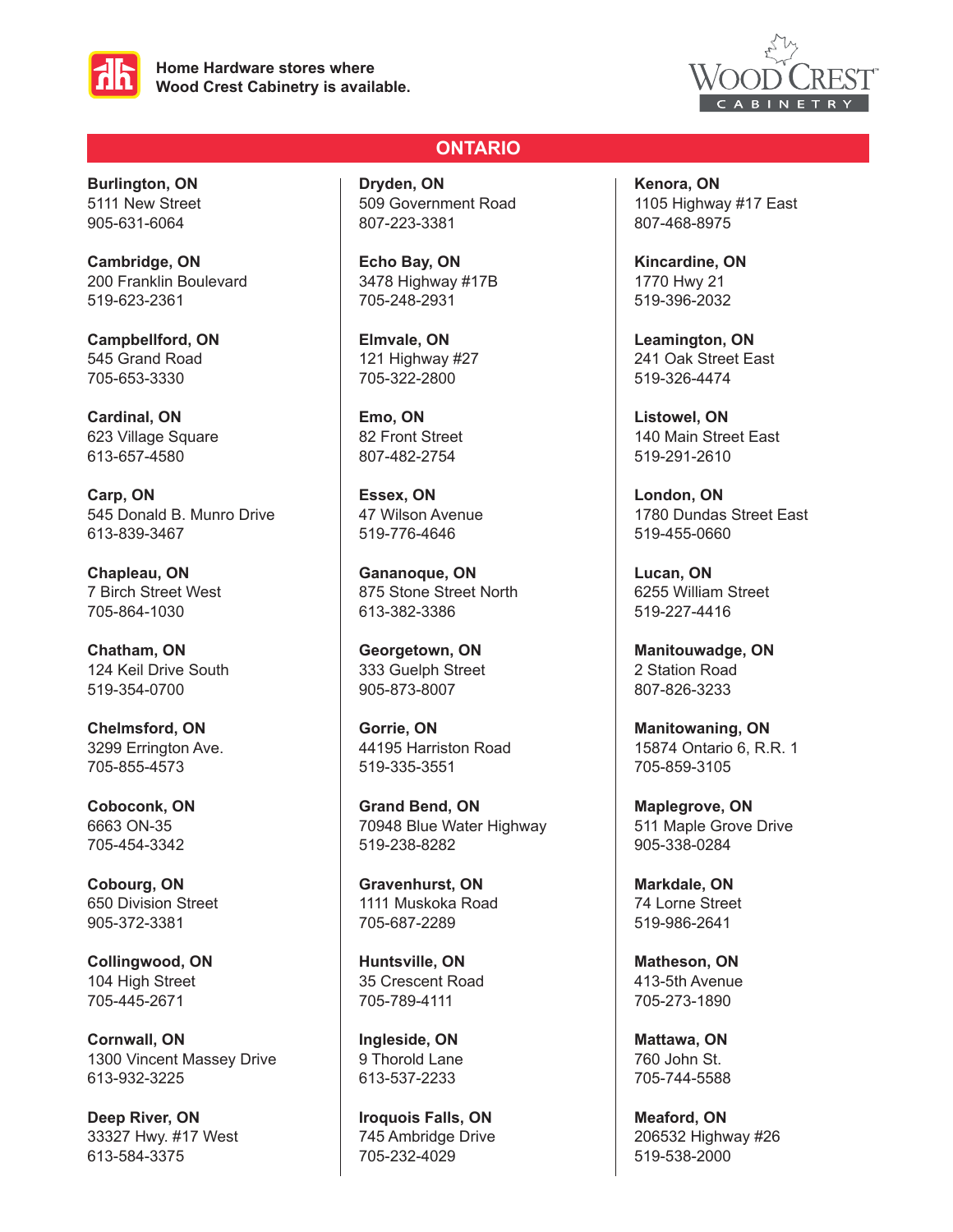



**Midland, ON** 159 Fourth Street 705-526-5416

**Milton, ON** 385 Steeles Avenue East 905-878-9222

**Minden, ON** 16 Bobcaygeon Road 705-286-1351

**Mount Albert, ON** 6 Princess Street 905-473-2341

**New Liskeard, ON** 883310-A Hwy 65 W 705-647-9311

**Newbury, ON** 22789 Hagerty Road 519-693-4484

**Oakville, ON**  511 Maplegrove Drive, Unit 7 519-338-0284

**Odessa, ON** 135 Main Street 613-386-3018

**Orillia, ON** 5 King Street at West Street 705-326-7371

**Oshawa East, ON** 600 Grandview Street South 905-433-4663

**Paris, ON** 246 Grand River Street North 519-442-2297

**Parry Sound, ON** 22 Seguin Street 705-746-5825

**Perth, ON** 115 Drummond Street West 613-267-4501

# **ONTARIO**

**Peterborough, ON** 1460 Lansdowne Street West 705-743-3553

**Picton, ON** 13544 Loyalist Parkway 613-476-7497

**Port Elgin, ON** 924 Goderich Street 519-832-2466

**Port Hope, ON** 177 Toronto Road 905-885-4568

**Powassan, ON** 489 Main Street 705-724-2810

**Saint Catharines, ON** 111 Hartzel Road 905-684-9438

**Saint Marys, ON** 925 Queen Street East 519-284-3380

**Saint Thomas, ON** 295 Wellington Street 519-631-2910

**Sarnia, ON** 1272 London Road 519-337-3783

**Sauble Beach, ON** 900 Main Street 519-422-2424

**Sault Ste. Marie, ON** 594 Second Line East 705-759-5101

**Sharbot Lake, ON** 14593 Road 38 613-279-2947

**Shelburne, ON** 725 Steeles Street 519-925-3991

**Sioux Lookout, ON** 40 Alcona Drive 807-737-1950

**Stouffville, ON** 33 Edward Street 905-640-3440

**Strathroy, ON** 28390 Centre Road 519-245-2312

**Sudbury, ON** 172 Pine Street 705-674-1921

**Tecumseh, ON** 1613 Lesperance Road 519-735-3400

**Thunder Bay, ON** 901 Memorial Avenue 807-345-0501

**Toronto, ON** 804 Dupont Street 416-531-2401

**Trenton, ON** 224 Front Street 613-392-2801

**Watford, ON** 7885 Industrial Drive 519-849-2219

**White River, ON** 220 Winnipeg Street 807-822-2525

**Windsor, ON** 700 Tecumseh Road W 519-254-1143